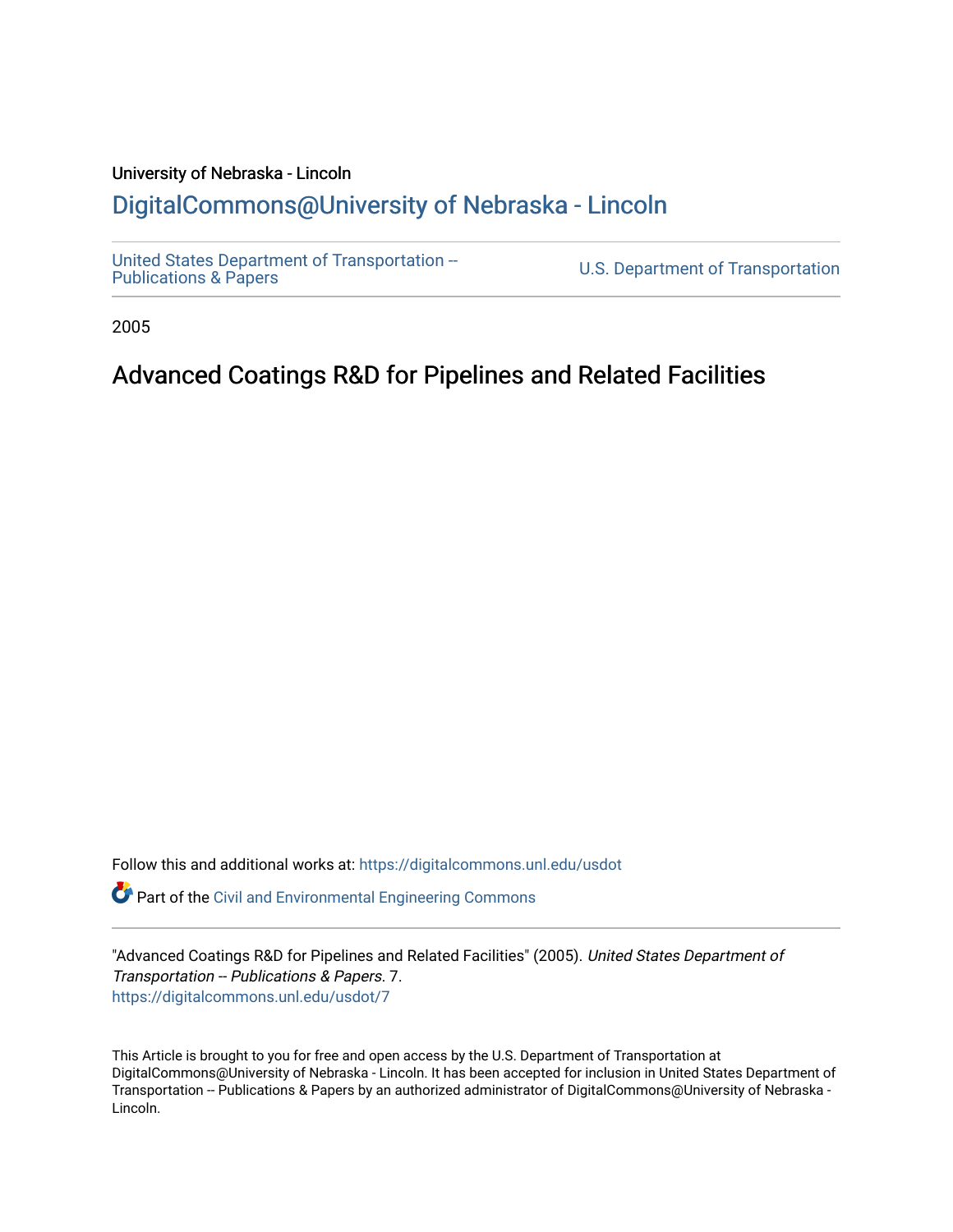NIST Special Publication 1044

## **Advanced Coatings R&D for Pipelines and Related Facilities**

The proceedings of a workshop held June 9-10, 2005 at the National Institute of Standards and Technology, Gaithersburg, MD 20899 USA

Edited by: Richard E. Ricker

Sponsored by: The Office of Pipeline Safety U.S. Department of Transportation Pipeline and Hazardous Materials Administration

With support from: American Gas Association ASTM International CANMET, Minerals and Metals Sector, Natural Resources Canada Gas Technology Institute Minerals Management Service, U.S. Department of the Interior NACE International National Energy Board, Canada National Institute of Standards and Technology Pipeline Research Council International

September 7, 2005



**U.S. Department of Commerce**  *Carlos M. Gutierrez, Secretary* 

**Technology Administration**  *Phillip J. Bond, Under Secretary for Technology* 

**National Institute of Standards and Technology**  *William Jeffrey, Director*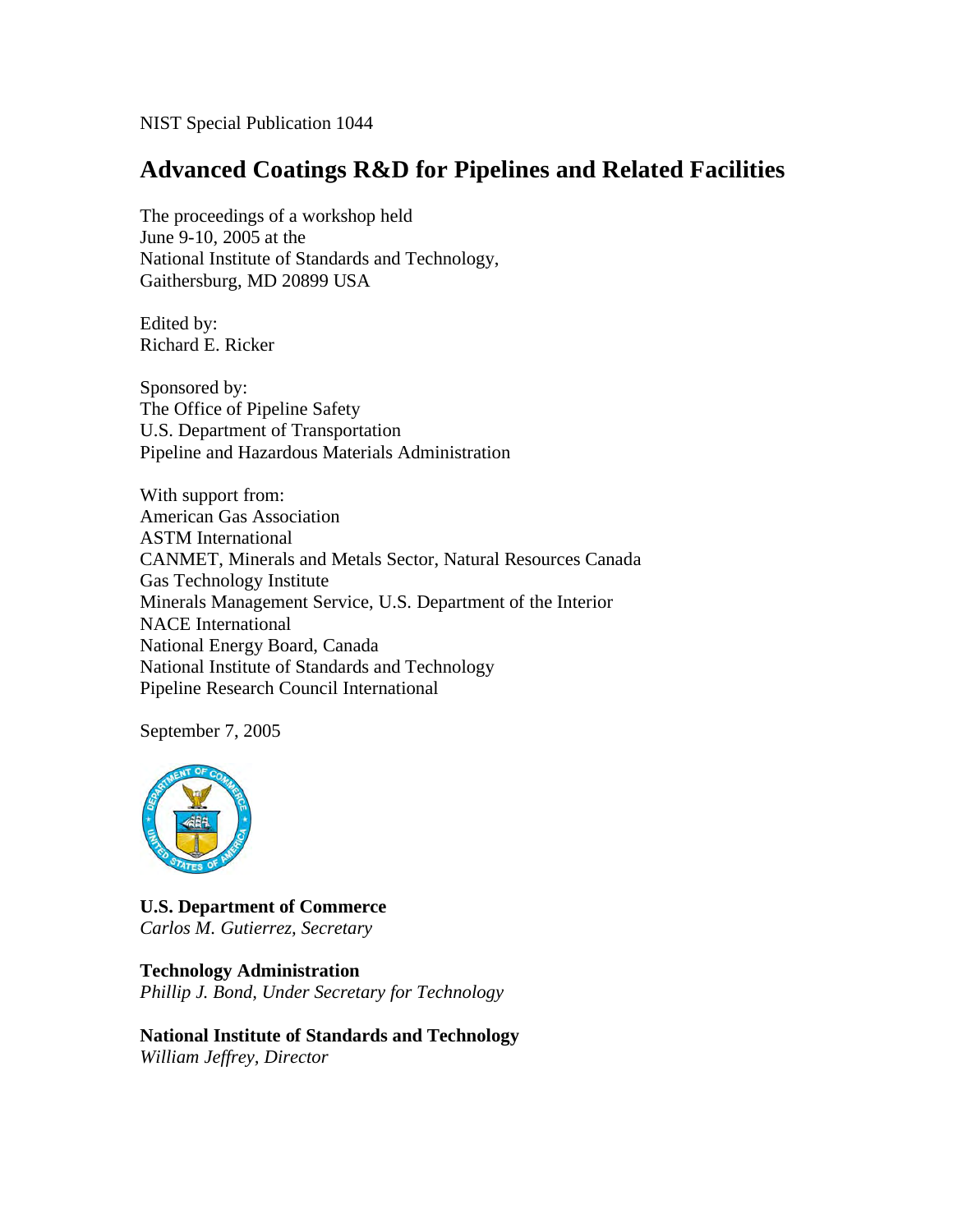#### **Preface**

 The first suggestion that a workshop be held at NIST on pipeline coatings was made at the February 2005 meeting of the Pipeline Safety Coordination Council. Since NIST is a popular location for meetings, reservations were made immediately for the only dates available for the summer of 2005. The normal delays in obtaining approvals prevented final approvals until mid April. A Steering and Advisory Committee, which was assembled immediately; deliberated and decided to hold this meeting on the originally scheduled dates of June 9-10, 2005. This was an ambitious goal, as it left the committee only a little over two months to organize the meeting. The contributions of the steering committee to the organization of this meeting cannot be over emphasized. The success of this meeting is largely due to the contributions of this committee.

 Preparing a successful meeting with little time requires three things. First, a steering committee is necessary to help organize the sessions, identify speakers, and promote attendance. Second, a good location and excellent support staff are vital. Knowledgeable attendees, insightful discussions, and considerate debate complete the third requirement. Fortunately, this meeting had all three. This meeting would not have happened without the efforts of the steering committee and I express my sincere gratitude to the members of this committee for their contributions. In addition, I thank Kathy Kilmer of the NIST Conference and Facilities Division who made dealing with the planning details a pleasure. I also thank all who attended for their contributions and their willingness to openly present and discuss their issues and opinions. Finally, I thank the Office of Pipeline Safety (OPS) for providing support for this meeting and to J. Merritt and R. Smith of OPS for serving on the Steering Committee and for their innumerable contributions to the success of this meeting.

 I dedicate this volume to my father, who became terminally ill shortly before this meeting. Harry H. Ricker, Jr. (May 13, 1917-Aug. 4, 2005) was one of the hundreds of NASA engineers who helped put man in space. According to the history of NASA website (www.hq.nasa.gov/office/pao/History), he was one of the 45 people transferred to the manned space program when it was founded in 1958. As Head of the On Board Systems Branch in 1959, he sat on NASA's New Projects Panel, which proposed following the manned satellite program with a program to construct a three person spacecraft to travel to the moon and identified 1970 as a reasonable target date for a lunar landing. He spent most of his career studying reliability and safety; and while he worked on very different systems, he would have appreciated the subject and goals of this meeting.

- Richard E. Ricker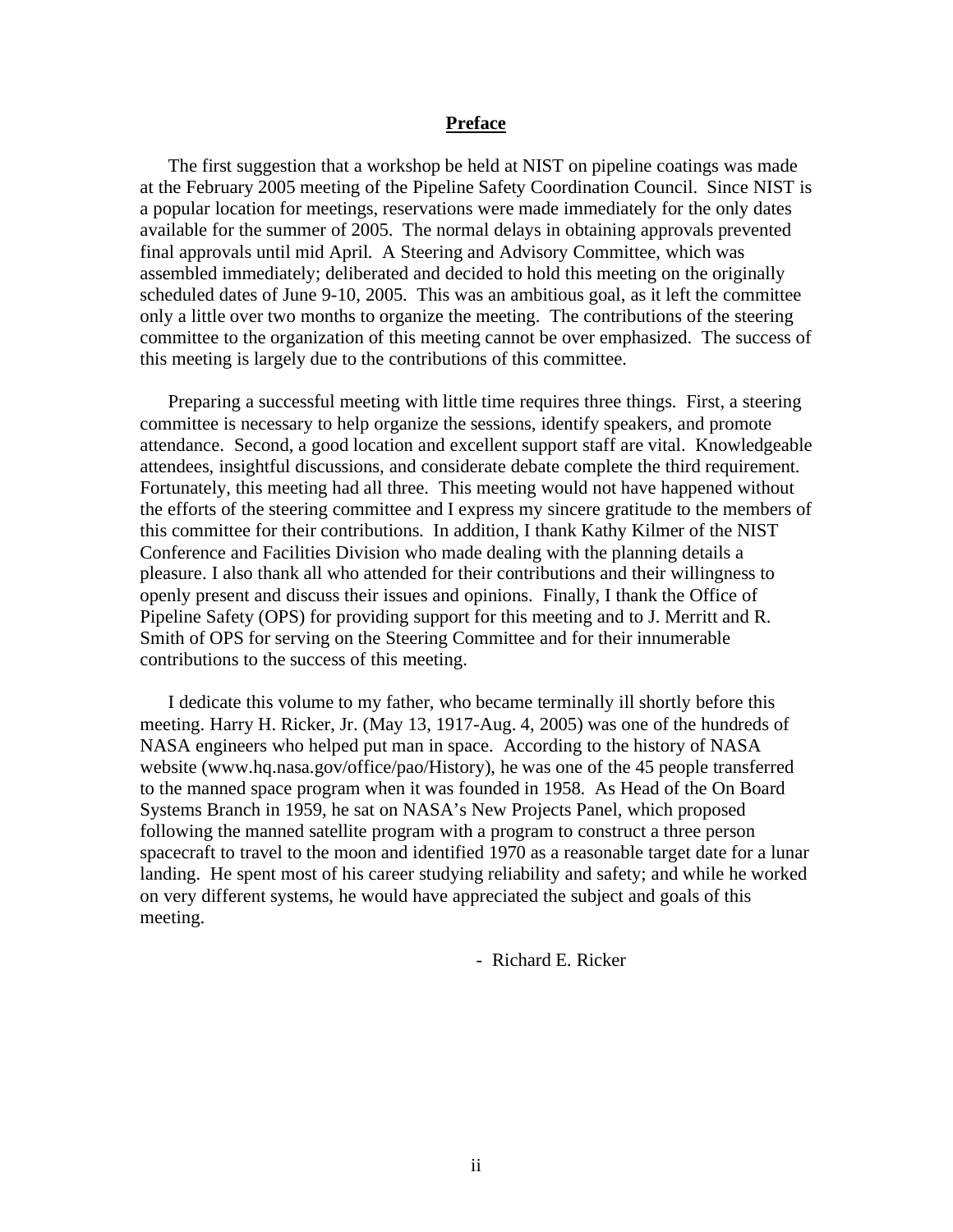## **Table of Contents**

| Steering Committee and Scientific Advisory Committee                                                                 | $\ddot{\mathbf{i}}$<br>iii  |
|----------------------------------------------------------------------------------------------------------------------|-----------------------------|
|                                                                                                                      | V<br>vii<br>$\overline{1}X$ |
| J. Merritt and R. W. Smith, Office of Pipeline Safety                                                                | $\mathbf{1}$                |
| 2. Report on Findings of MMS Offshore Coatings Workshop<br>D. Olson and B. Mishra, Colorado School of Mines          | 16                          |
| S. Papavinasam and R. Winston Revie, CANMET Materials Tech. Lab.                                                     | 29                          |
| S. Papavinasam and R. Winston Revie, CANMET Materials Tech. Lab.                                                     | 40                          |
| D. Kathrein, Tapecoat                                                                                                | 92                          |
| C. Johnson, NACE Intl.                                                                                               | 96                          |
| F. Jeglic, National Energy Board, Canada                                                                             |                             |
| J. Didas, Colonial Pipeline                                                                                          |                             |
| G. Ruschau, CC Technologies                                                                                          | 126                         |
| J. Been, NOVA Chemicals Corporation                                                                                  | 134                         |
| 11. GTI Activities and Preliminary Results from Coatings Test Program<br>P. Beckendorf, GTI                          | 146                         |
| P. Singh, Bredero Shaw                                                                                               | 166                         |
| 13. NDE and Eddy Current Methods for Pipeline Coating Inspection<br>S. Babu and E. Todorov, Edison Welding Institute | 185                         |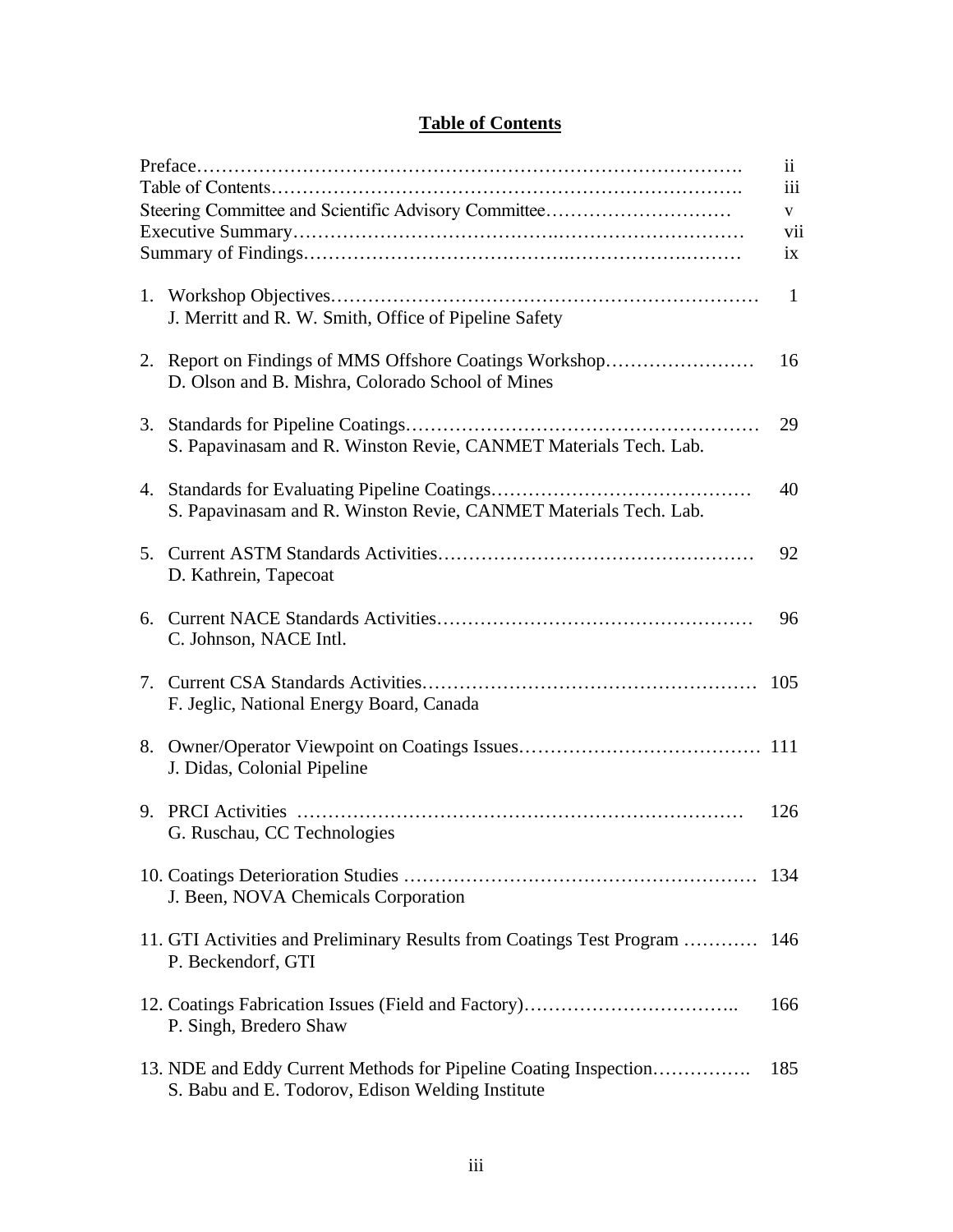| M. Dabiri, Williams Pipeline                                                                                                                          | 196 |
|-------------------------------------------------------------------------------------------------------------------------------------------------------|-----|
| 15. Report of the Working Group on Coating Test Methods and Materials                                                                                 | 245 |
| M. Dabiri (Williams) and B. Chang (Shell), Chairs                                                                                                     |     |
| 16. Report of Working Group on Coating Mill Application Technologies and Quality                                                                      | 247 |
| P. Singh (Bredero Shaw) and R. Lewoniuk (NOVA Chem.), Chairs                                                                                          |     |
| 17. Report of the Working Group on Coating Identification, Inspection, and Evaluation<br>Technologies<br>S. Babu (EWI) and R. W. Smith (OPS), Chairs  | 250 |
| 18. Report of the Working Group on In-Field Technologies for Joints, Repairs, and<br>J. Didas (Colonial Pipeline) and P. Nidd (PGNGroup L.P.), Chairs |     |
| J. Merritt, Office of Pipeline Safety                                                                                                                 | 258 |
| Appendixes                                                                                                                                            |     |
|                                                                                                                                                       |     |
|                                                                                                                                                       |     |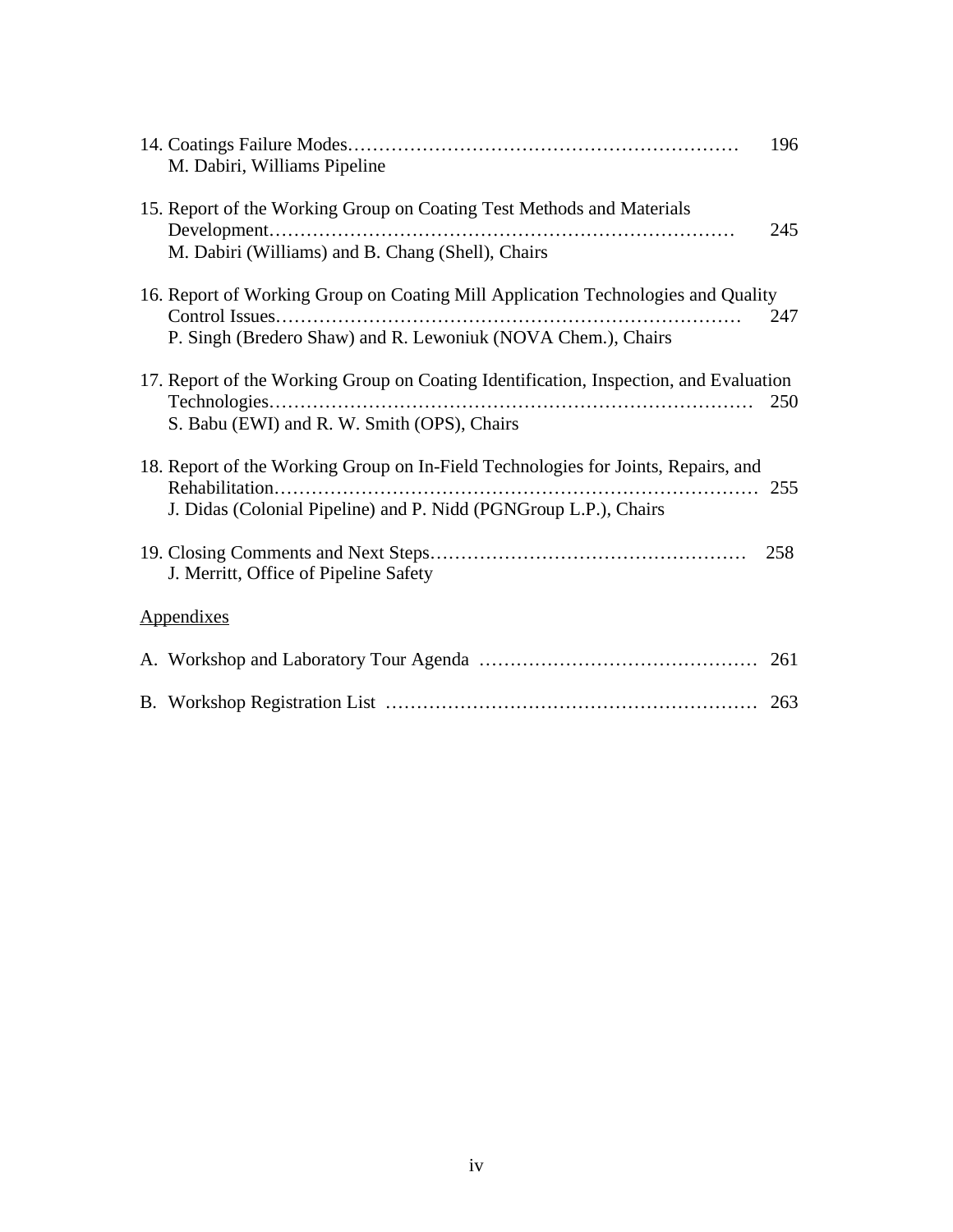### **Steering and Scientific Advisory Committee**

Rodney Anderson Technology Manager National Energy Technology Lab. U.S. Department of Energy rodney.anderson@netl.doe.gov

Lisa Beal **Director** Environment and Construction Policy Interstate Natural Gas Association of America lbeal@ingaa.org

Paul Beckendorf Executive Director Gas Operations Laboratory Gas Technology Institute paul.beckendorf@gastechnology.org

Jenny Been Corrosion Research Engineer NOVA Chemicals Corporation beenj@novachem.com

Tom Brooke **Director** Standards Development ASTM International tbrooke@astm.org

Daniel Driscoll Senior Project Manager National Energy Technology Lab. U.S. Department of Energy Daniel.driscol@netl.doe.gov

Michael Else Research Engineer Minerals Management Service U.S. Department of the Interior michael.else@mms.gov

Steve Gauthier Executive Director Distribution and Pipeline Technology Gas Technology Institute steve.gauthier@gastechnology.org

Franci Jeglic Technical Specialist National Energy Board (Canada) fjeglic@neb-one.gc.ca

Cliff Johnson Public Affairs Director NACE International cliff.johnson@nace.org

Don Kathrein Chair, ASTM Committee D 01.48 Durability of Pipeline Coatings and Linings Tapecoat/Royston Coating Products Chase Specialty Coatings dkathrein@tapecoat.com

Dave McColskey Materials Reliability Division Materials Science and Engineering Lab. National Inst. of Standards and Tech. mccolske@boulder.nist.gov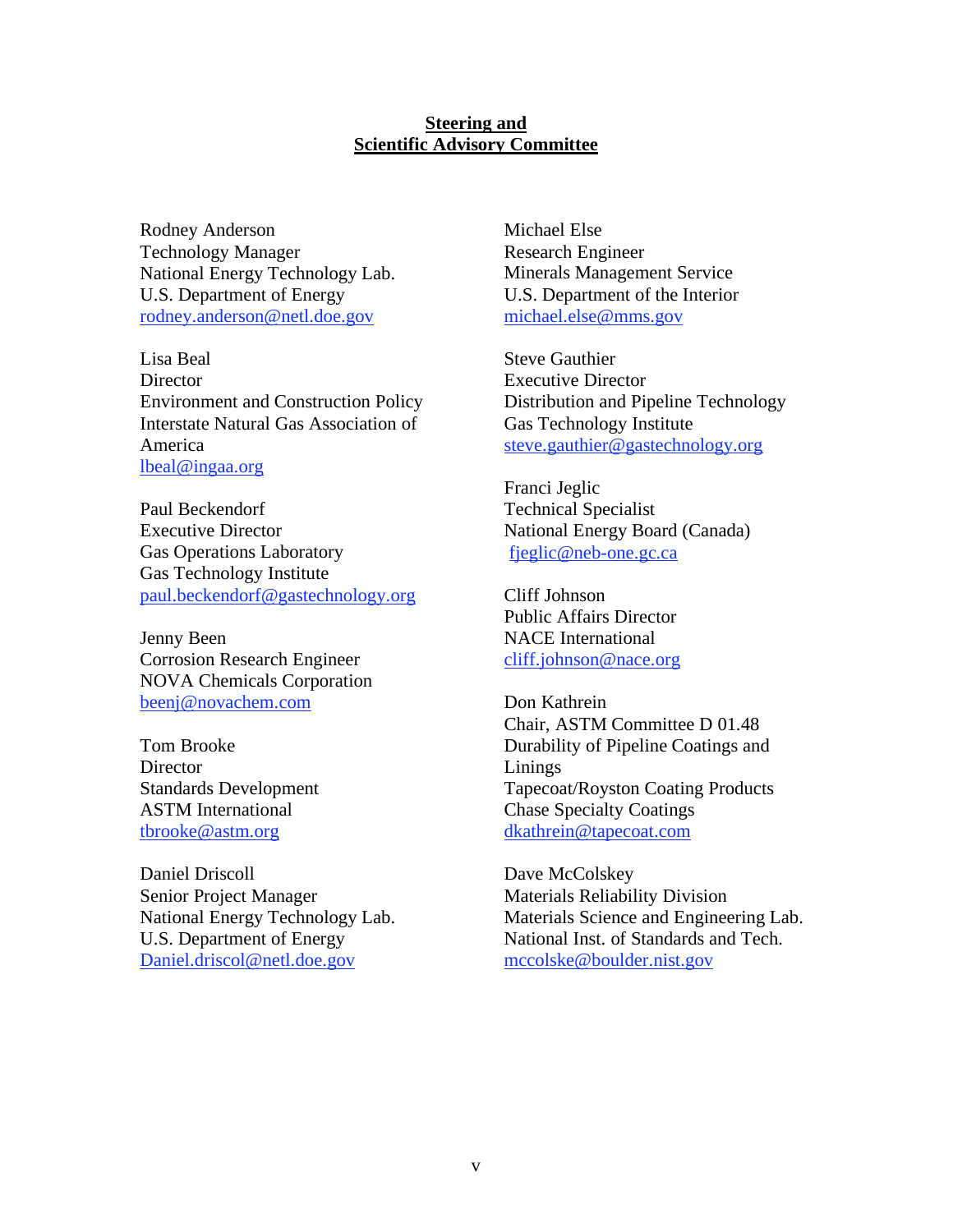James Merritt R&D Program Manager Office of Pipeline Safety U.S. Department of Transportation james.merritt@dot.gov

Sankara Papavinasam Research Scientist CANMET Materials Tech. Lab. Natural Resources Canada spapavin@nrcan.gc.ca

Winston Revie Program Manager Infrastructure Reliability Program CANMET Materials Tech. Lab. Natural Resources Canada wrevie@NRCan.gc.ca

Richard E. Ricker Metallurgist Metallurgy Division Materials Science and Engineering Lab. National Inst. of Standards and Tech. richard.ricker@nist.gov

Christina Sames Director, Engineering Services American Gas Association csames@aga.org

Marina Q. Smith Program Manager Pipeline Research Council Intl., Inc. msmith@prci.org

Robert W. Smith R&D Program Manager Office of Pipeline Safety U.S. Department of Transportation robert.w.smith@dot.gov

Tom Siewert Acting Division Chief Materials Reliability Division Materials Science and Engineering Lab. National Inst. of Standards and Tech. siewert@boulder.nist.gov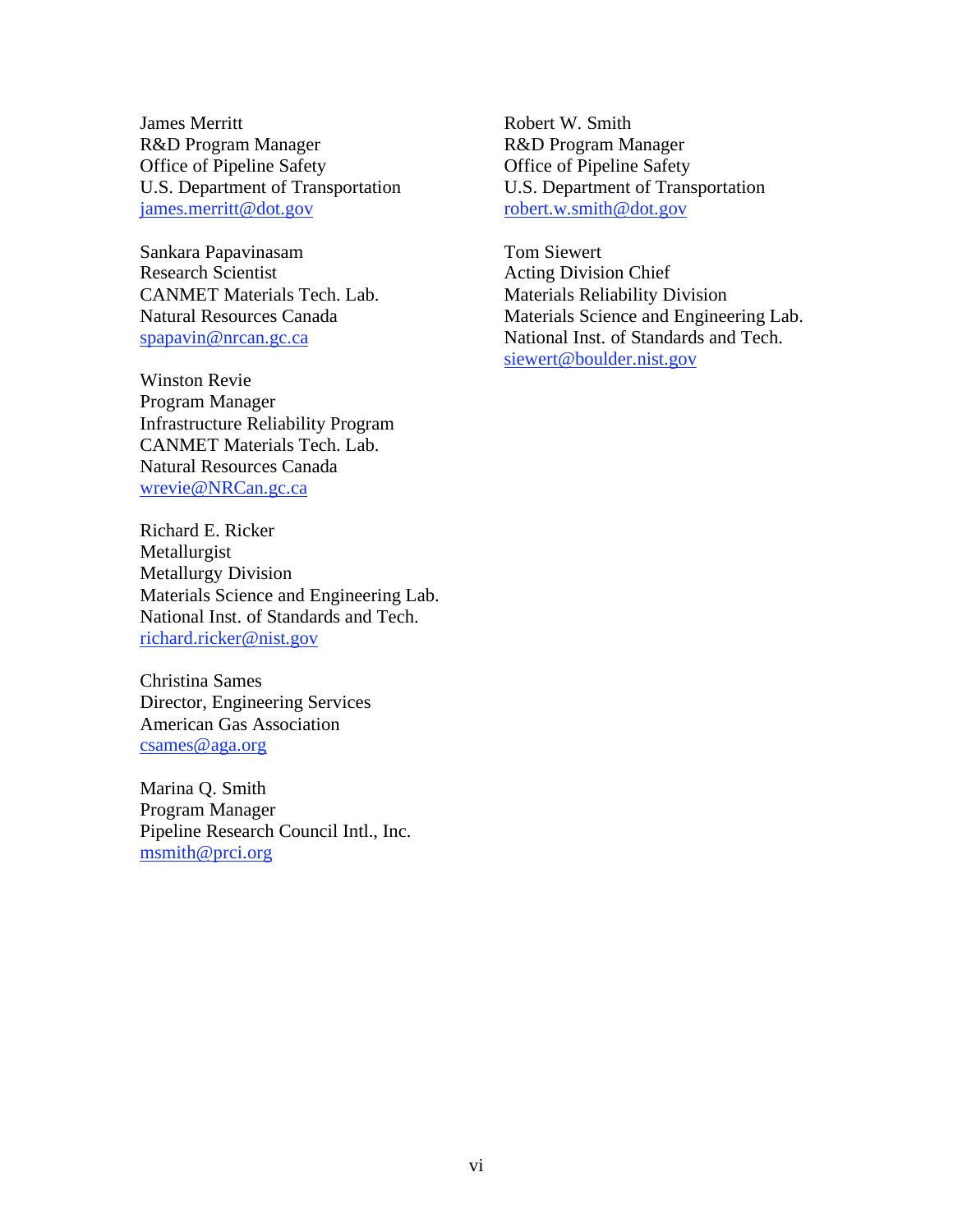#### **Executive Summary**

In the early 1920s, the National Bureau of Standards initiated a study into the underground corrosion of uncoated steel pipes. Very early in this study it became clear that coatings would be required for some environments, and a second study of coated pipes was initiated immediately. Pipeline coatings have been the subject of research and development ever since, and coatings, coating application methods, in-field application and repair technologies, and inspection technologies have evolved dramatically since these first studies. Today, a wide variety of high-quality coating systems are available for new pipeline construction, but the existing infrastructure of pipelines is protected with a wide range of coating types with varying ages. Therefore, the R&D needs of the pipeline community with respect to coatings ranges from testing protocols for evaluating new coatings and standards for quality control, to methods for evaluating of the performance and remaining life of coatings in service and remediation. The objective of this workshop was to bring the pipeline community together to discuss, identify, and prioritize coating R&D needs for improving the safety of pipelines.

This workshop was held at the National Institute of Standards and Technology's Gaithersburg Maryland campus June 9-10, 2005 with support from the Office of Pipeline Safety of the U.S. Department of Transportation. To organize this meeting, a steering committee was assembled that was composed of 20 representatives from the pipeline industry, industry consortia, pipeline standards developing organizations, government agencies, and regulatory agencies from the US and Canada. This committee planned the agenda, identified speakers, determined the number and nature of the working groups, and helped promote attendance. The workshop had 56 registered attendees representing pipeline operators, coatings manufacturers, pipeline fabricators, pipeline industry consortia, standards developing organizations, universities, government agencies, and regulatory agencies. The workshop consisted of 14 presentations on US and Canadian standards, current research, operating experience, and failure mechanisms followed by break out into four working groups to identify, discuss, and prioritize research needs. The working groups reported their findings. The workshop concluded with a summation and tours of laboratories at NIST conducting pipeline relevant research.

The workshop started with a presentation of the workshop goals, followed by a report on the findings of the most recent related workshop on offshore coatings. These presentations were then followed by a review and summary of existing coating standards and standards under development including their status and utility. Presentations on ongoing research into coatings performance and test methods followed along with presentations on owner-operator experience and a survey of coating failure modes observed in the field. Three issues were frequently raised throughout during these presentations. First, coating performance depends on the environment. The optimum coating for one environment may perform unsatisfactorily in another environment. Therefore, understanding the service environment and the range of conditions that the coating will be exposed to; not just in service, but during shipping, storage, and handling, is a very important step in optimizing performance. Second, since accelerated laboratory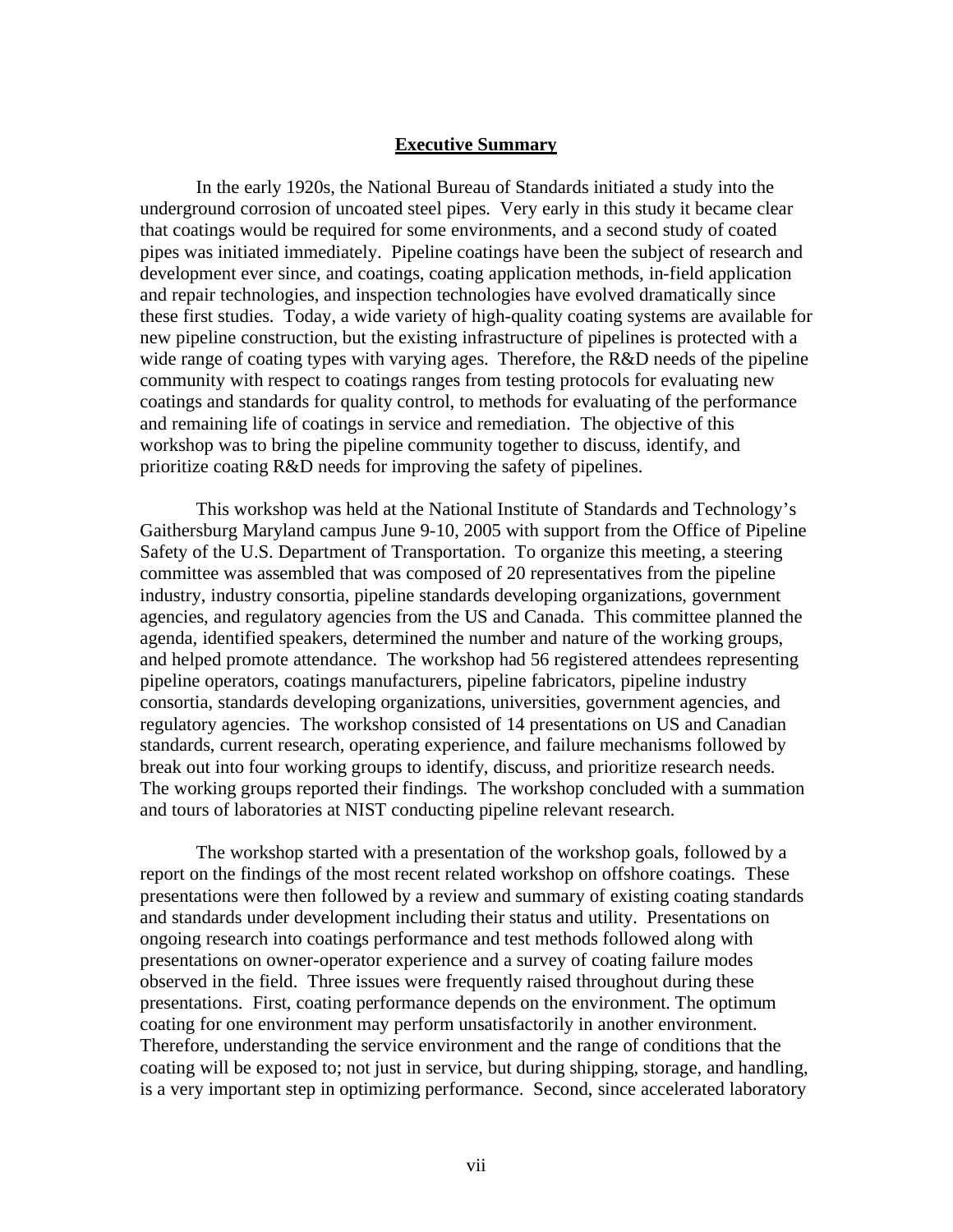tests are used for coating development and selection, the coatings are actually optimized for performance in these tests and not necessarily for performance in service. Performance in service is optimized only if these tests accurately represent conditions in service or otherwise allow evaluation of the relative rates of the processes that limit performance in service for different types of coatings. Therefore, the design, development, evaluation, and standardization of better test methods will yield improvements in performance. Third, actual in-service failures almost always occur at flaws in the coatings. This indicates that the failure rates are related to the coating flaw size distribution and the ability of the coating system to resist the propagation of corrosion at coating flaws instead of the inherent degradation mechanisms of the asdesigned coating system. As long as failures occur at preventable flaws, improvements in coating application technologies and quality control will yield improvements in performance. Comparisons were frequently made to welds, where recent developments in welding technology, standards, and practices have dramatically reduced failure rates.

After the presentations, the workshop broke up into four working groups to discuss and evaluate R&D needs in different areas:

(I) Coatings Test Methods and Materials Development,

(II) Coating Application Technologies and Quality Control (Mill Applied),

(III) Coating Identification, Inspection, and Evaluation Technologies, and

(IV) In-Field Technologies for Joint, Repairs, and Rehabilitation.

These working groups met in the afternoon of the first day to identify and discuss the issues and then in the morning of the second day to evaluate and rank the identified issues. Each group identified five critical issues:

- (I) Coatings Test Methods and Materials Development,
	- 1. Short Term Laboratory Tests to Determine Long Term Performance in the Field,
	- 2. Modeling Tools for Predicting Long Term Field Performance,
	- 3. Database of Coating Performance in the Field,
	- 4. Smart Coatings (Sensors for Detecting Coating Failure), and
	- 5. Mechanism of Cathodic Disbondment.

## (II) Coating Application Technologies and Quality Control (Mill Applied),

- 1. Database of Coating Failures and Mechanisms,
- 2. Effect of Coating Application Methods on Properties of Steels,
- 3. Better Characterization of Service Conditions,
- 4. Relationships Between Application Parameters and Performance, and
- 5. Universally Accepted Standard(s) for Pipeline Coatings.

(III) Coating Identification, Inspection, and Evaluation Technologies,

- 1. NDE Tools and Models for Inspection and Characterization of Flaws,
- 2. Coatings Life-Cycle Database (Exposure Conditions and Performance),
- 3. Standardized Tools, Procedures, and Training,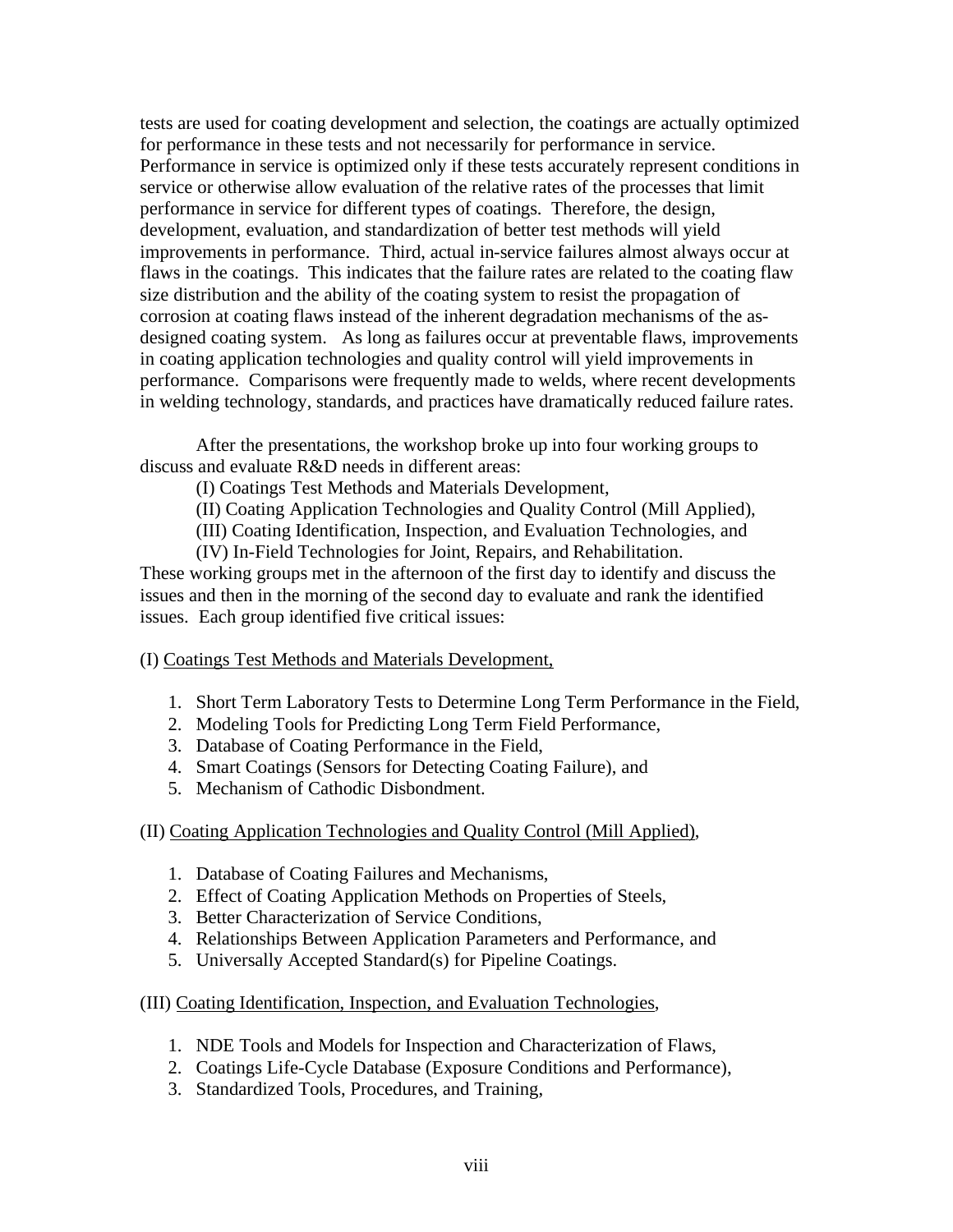- 4. Better Understanding of Interactions between Welds and Coatings, and
- 5. Smart Coatings (coatings designed to aid inspection and evaluation).

(IV) In-Field Technologies for Joint, Repairs, and Rehabilitation,

- 1. Database of Coatings Formulations, Technical Data, Procedures, and Expiration,
- 2. Evaluations of Abrasive Blast Materials and Development of Selection Guides,
- 3. Standardized Applicator and Inspector Certification and Training,
- 4. Selection Guides for Coatings and Repairs, and
- 5. NDE Tools for Coatings and Evaluation of Corrosion Under Coatings.

The reports of the working groups are included in the workshop proceedings, and they contain more descriptive information on the nature of these issues, as well as other needs that were not ranked as highly. One should refer to these reports for more detailed information or description.

After the working groups reported their findings, the workshop concluded with a brief summary of the objectives, purpose, and findings by J. Merritt of the Office of Pipeline Safety. Following the conclusion of the workshop, participants toured the NIST laboratories conducting research relevant to pipeline safety concerns. More details on the findings and conclusions of the working groups can be found in the working group reports sections of this proceedings (pages 239-251) or from the Office of Pipeline Safety website http://primis.phmsa.dot.gov/rd/mtg\_060905.htm, where the sections of this proceedings are available for download.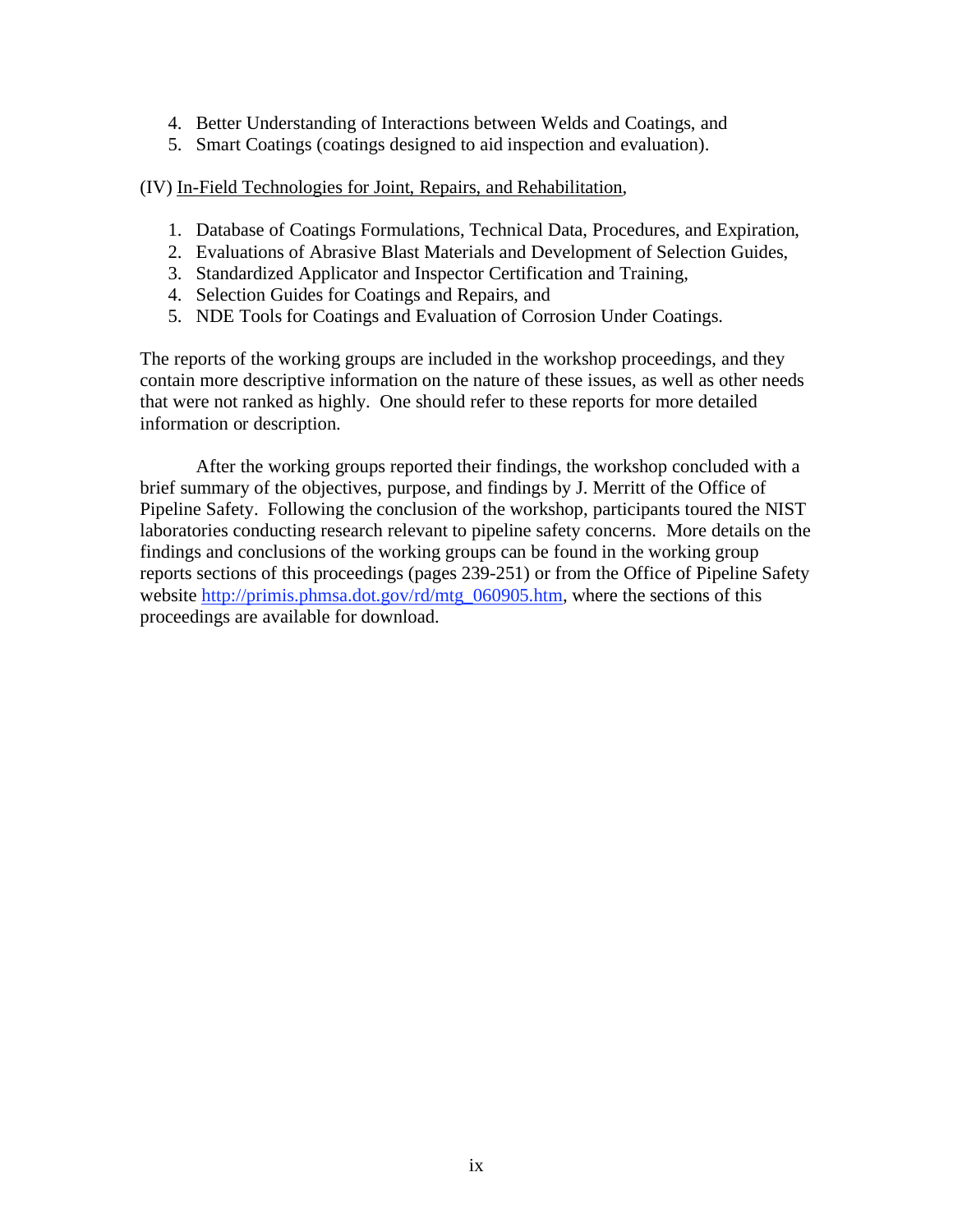#### **Summary of Findings**

 The Chairs of the Working Groups reported the findings of each group, and the entire workshop discussed them. The workshop made no attempt to develop overall rankings of the individual issues or needs identified. Frequently, different groups identified similar or related R&D needs. These needs were rarely identical, and sometimes working groups combined similar or related topics while others did not. In addition, some working groups avoided discussing and ranking topics clearly in the area of other groups. For these reasons, and since the purpose of breaking the workshop up into smaller working groups was to identify specific needs, developing overall quantitative rankings on the basis of numerical analysis of the frequency of appearance or average ranking was inappropriate. Therefore, one should refer to the individual working group reports on pages 239-251 (also available at http://primis.phmsa.dot.gov/rd/mtg\_060905.htm) for detailed analysis, description, comparison and ranking of the individual topics identified by the working groups. For this summary, the topics were sorted by the nature of the proposed R&D and then similar or related projects grouped until a relatively small number of categories could be identified for discussion.

The working groups were instructed to identify the basic nature of the R&D need by classifying the type of work to be performed into one of three areas:

- (1) development of knowledge or scientific understanding,
- (2) development of new technology or tools using existing knowledge, and
- (3) development of standards and databases.

Of course, most R&D projects will contain elements of all three types of work, but the working groups were asked to make this assessment based on the primary nature of the work performed in the project. The R&D needs identified by the working groups were sorted according to the type of work proposed and then grouped to form categories. These categories were then ranked based on the average rankings of the topics in the categories under each type of work. This created a crosscutting view of the workshop findings.

#### **1. Development of Knowledge or Scientific Understanding**

#### 1.1 Methods for Testing and Prediction of Coating Performance in Service

 The objectives of the R&D topics in this category are to develop standardized and universally accepted testing methods that can be used to accurately predict the service life of different coatings or coating systems in the pipeline service environment. These test methods and subsequent laboratory measurement-based life-prediction models are needed to enable other R&D projects to be conducted in a reasonable time with reliable results. In addition to the development of better mill and field applied coatings, these test and life prediction methods are required to enable better coating selection and life cycle cost analysis. It was clear at this workshop that this community does not consider the existing test methods sufficient to meet their R&D needs. It is currently impossible to develop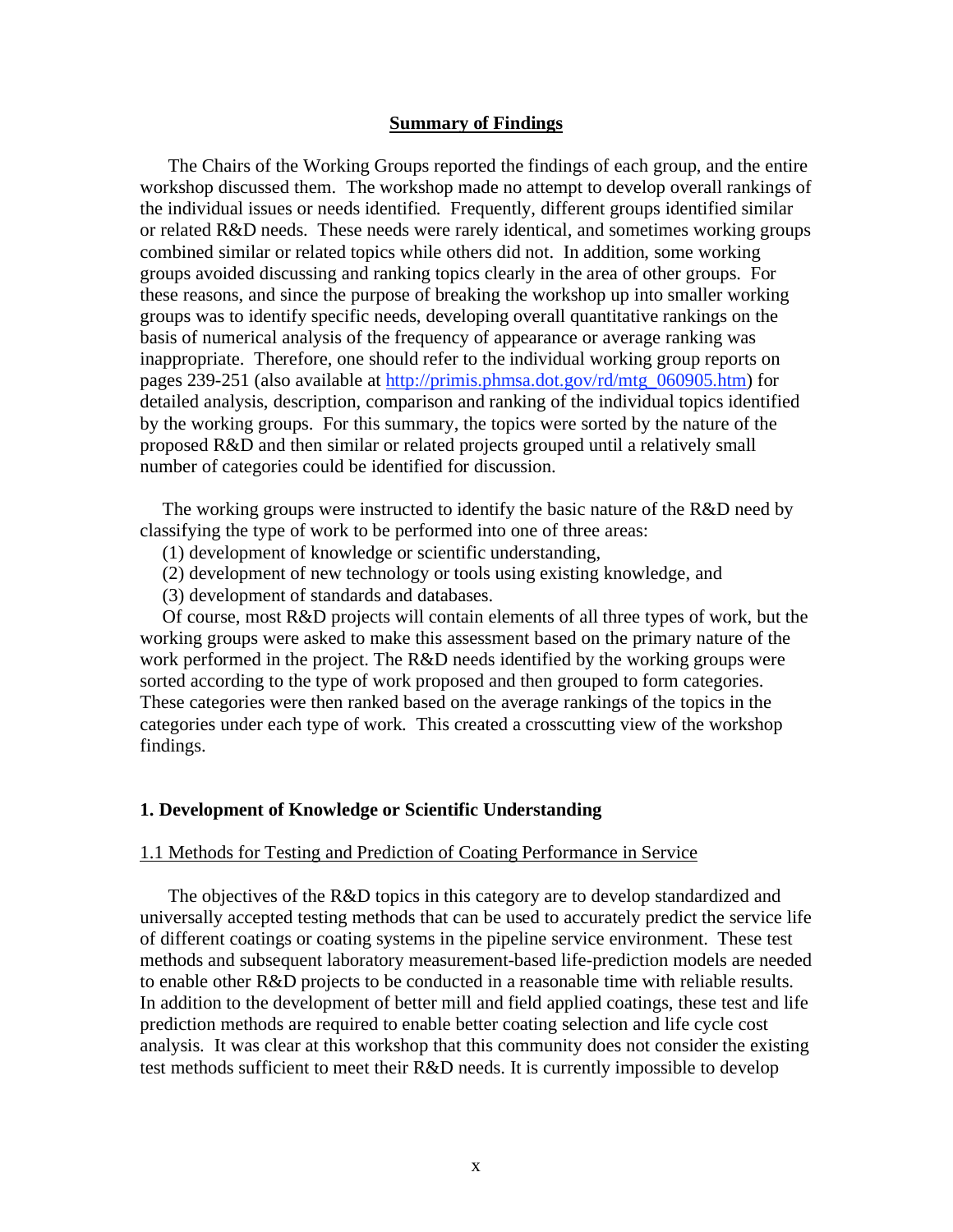reliable test methods because the understanding of the degradation mechanisms of coatings in service is insufficient.

#### 1.2 Evaluation of the Influence of Processing Variables on Performance

 Research topics were suggested that involved measuring and evaluating the influence of environmental and loading variables on coating performance. Loading variables included (a) soil stresses, (b) cyclic stresses, (c) thermal stresses, (d) residual stresses (e) stresses at welds, (f) residual stresses in the coating (curing stresses), (g) unusual event stresses, and (h) changes in stresses in the coating during aging of the coating or coating systems. The environmental variables included the normal range of pH, temperature, salt concentrations, found in ground waters. Extreme conditions could also be investigated, such as those encountered in mining or industrial by-products or the hydrocarbons that the coating might be exposed to if a leak occurred elsewhere and contaminated the back fill.

#### 1.3 Effects of Loading and Environmental Variables on Performance

 Research topics were suggested that involved measurement and evaluation of the influence of environmental and loading variables on coating performance. Loading variable suggested for study included (a) soil stresses, (b) cyclic stresses, (c) thermal stresses, (d) residual stresses (e) stresses at welds, (f) residual stresses in the coating (curing stresses), (g) unusual event stresses, and (h) changes in stresses in the coating during aging of the coating or coating systems. The environmental variables included the normal range of pH, temperature, salt concentrations, found in ground waters, but it was also suggested that extreme conditions be investigated such as one would encounter in mining or industrial by-products or the hydrocarbons that the coating might be exposed to if a leak occurred elsewhere and the back fill became contaminated.

#### 1.4 New Materials Research

 The working group discussions suggested that there was still considerable interest in developing new coating materials that resist degradation and failure better than existing coatings and coating systems. Concerns were expressed that coatings development research is limited by the available accelerated test methods. In addition to standard coating development, new materials research into (a) non-metallic pipes, (b) special coating or shielding materials for extreme conditions, (c) multilayer and multifunctional coatings, (d) improved materials for repairs (coatings, sleeves, and patches), and (e) improved materials for seams and welds. For in-field repairs and weld seam coatings, this area overlaps technology development as the objective shifts to developing in-field application techniques for coating materials that are essentially identical to those developed for mill application.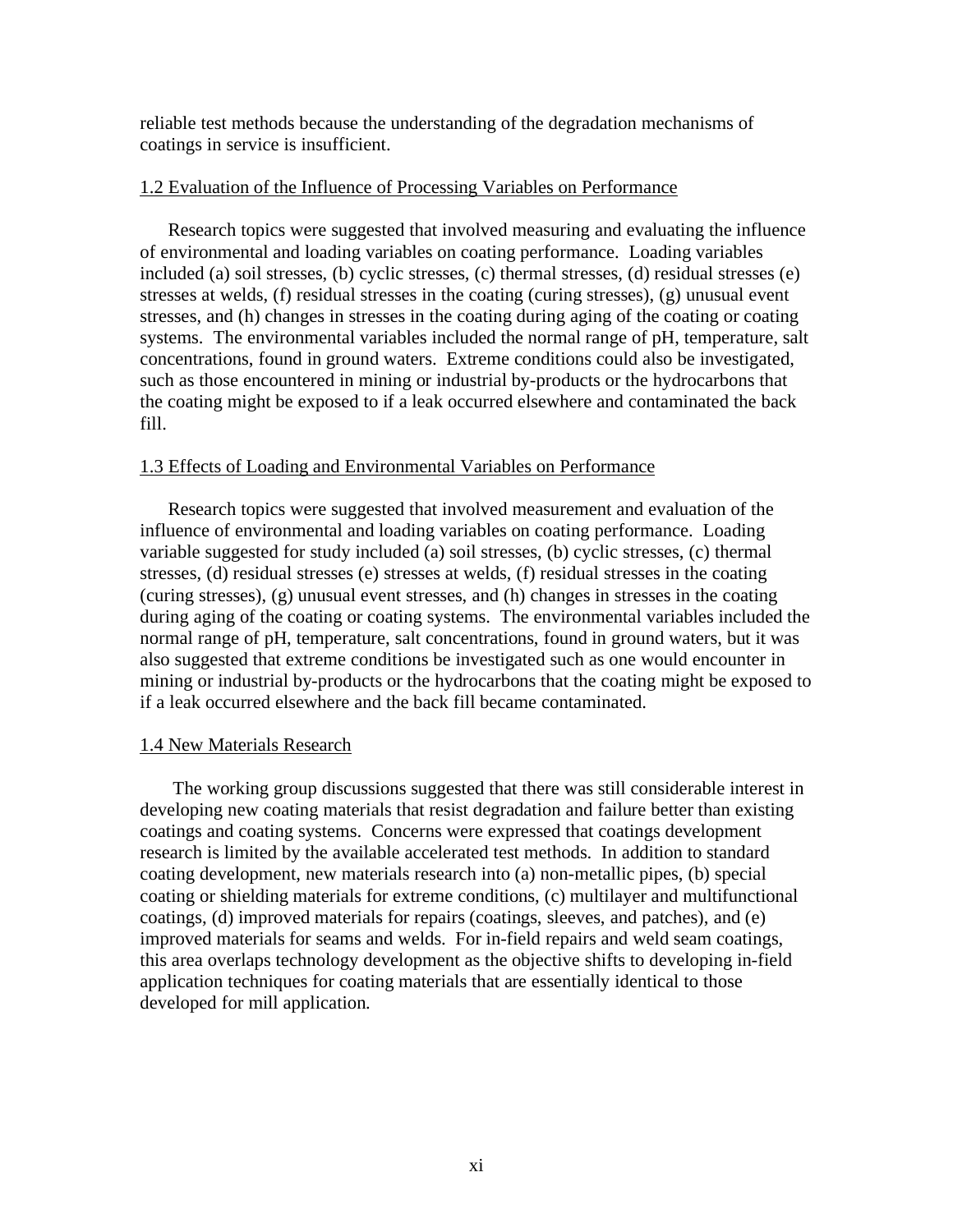#### **2. Development of new technology or tools using existing knowledge**

#### 2.1 Better NDE Tools and Techniques

 While this category did not dominate the discussion of any particular working group, all discussed it and raised NDE-related topics that fit into the knowledge, technology, and standards development areas. Some suggested development of standards for interpreting and guiding decision making based on NDE results. Others suggested developing new NDE tools and technologies or models for predicting signals from defects of known types. In addition to enabling better detection and identification of coating failures, NDE tools should be developed to (a) identify unknown coating materials, (b) assess the extent of coating degradation and estimate remaining service life, and (c) inspect multilayered coating systems. Inspecting the outside surface coating of a pipe from an NDE device mounted on a pig inside the pipe is extremely attractive. The suggestion with the greatest potential for wide ranging impact is that of developing a technique for non-intrusively assessing the extent of polymer degradation (as opposed to finding flaws or defects). This would enable estimation of remaining life of a coating and the development of reliable accelerated laboratory testing methods as discussed above in R&D category 1.1.

#### 2.2 Smart Coating Systems

 The importance of NDE to pipeline safety should not be understated. However, no one sets out to design a system that will require frequent or costly NDE inspections. One approach to reducing NDE inspection costs is to design a coating system that either enables easier, quicker, and cheaper inspection or continuous monitoring. These coatings could integrate sensors or be designed such that some property, which can be remotely monitored or periodically inspected, changes when failure initiates. A less ambitious approach is to design a coating system that assists or makes it easier for existing NDE techniques to find and identify flaws or regions of coating failure.

#### 2.3 New and Improved Repair Technologies

 In addition to materials development, the workshop participants identified new or improved technologies for in-field repairs for both newer and old coatings as R&D needs. Research topics included (a) techniques to remove old coatings, (b) in-field surface cleaning and preparation techniques, (c) sleeves and other innovative repair technologies, and (d) development of better procedures.

#### 2.4 New and Improved Coating Techniques for Weld Joints

 Welds represent discontinuities in the surface of the steel pipe. In-field joint welds being less consistent than seam welds they represent a greater challenge. The development of special coating techniques and procedures that ensure good quality, lasting coatings over these regions were deemed a special problem worthy of study separate from other coatings issues by many of the attendees. The larger stresses in the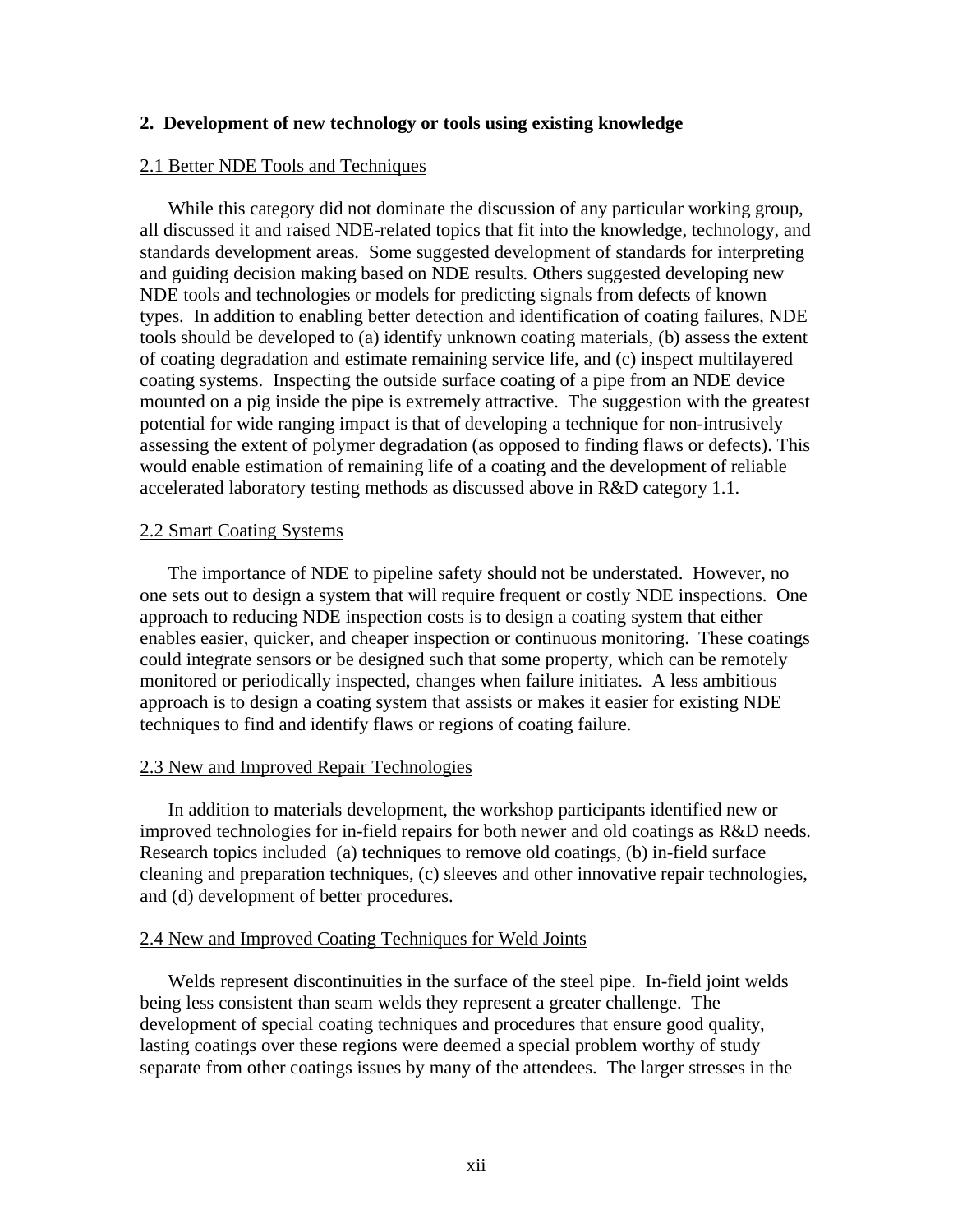coatings and the irregularities in the coating to steel interface at these joints place greater demands on the coating system.

### **3. Development of standards and data**

#### 3.1 Coatings Databases

 Virtually every group suggested a coating database of one type or another at some point in their list of suggested R&D topics. Databases should be developed six areas: (a) coating technical data, (b) coating repair matrix of techniques for different situations and experience, (c) coating repair experience, (d) coating field performance (life-cycle data), (d) NDE analysis techniques, (e) failure analysis techniques (forensics) and identification of failure mechanisms, and (f) coating failures.

#### 3.2 Standardized Training

 The development of standardized training of mill and field applicators and inspectors is the topic area where investment will have the highest probability of positive benefit. However, the rate of return must not be attractive enough to prevent underinvestment in this area. Specialized and standardized training are necessary in (a) mill and field application of coatings, (b) handling of coated pipes, (c) coating of weld joints, (d) field repairs, (e) information resources on coatings and procedures (i.e. the coating repair technology matrix discussed above), and (f) safety in both the mill and the field.

#### 3.3 Improved Standards for Performance Testing and Life Prediction

 Development of a definitive accelerated laboratory test method may require considerable time. In addition, it will almost certainly take years of tests and field experience to prove the effectiveness of any new technique to the point of universal acceptance and standardization. Therefore, the community will continue to use the existing standardized test methods for the foreseeable future. A conservative industry will have considerable overlap when both new and old techniques are used. Continual evaluation and updating of the existing standards was suggested. The review presented by Papavinasam and Revie in this workshop illustrates this point. The pipeline industry will realize considerable benefit by improving these techniques and standards.

## 3.4 Pipeline Coatings User Group and Data Sharing

 Workshop participants advocated forming a pipeline coatings users group to develop recommendations for recording pipeline handling and coating performance data. Many of the database and standardization suggestions require pipeline users to provide information on the performance of their pipelines. Clearly, many of the database suggestions will occur more easily if the pipeline operators take the initiative and formulate the approaches. At this meeting, representatives from NACE International offered to facilitate the organization of this users group. NACE International is a